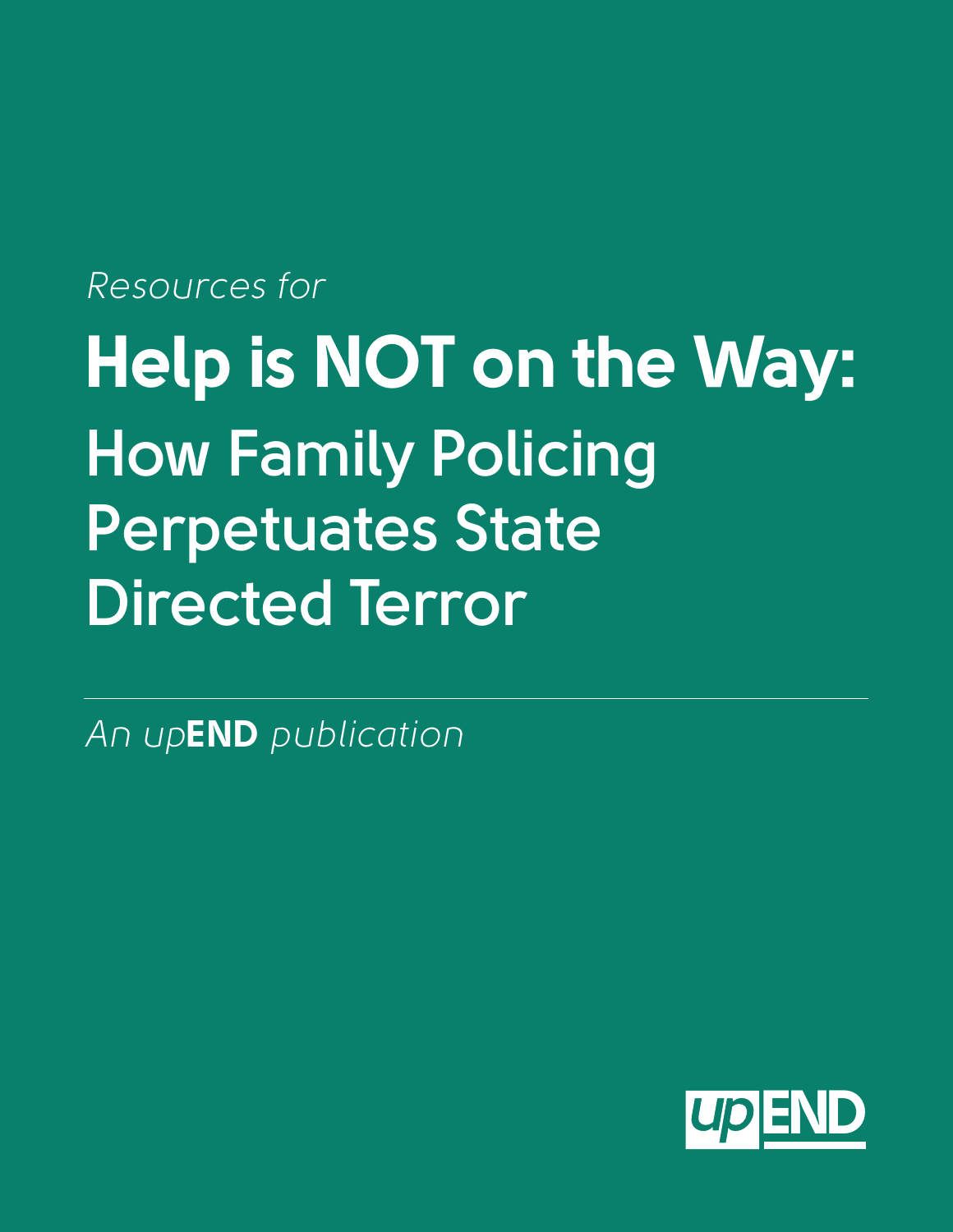

### **Carceral Logic Resources**

**Katherine Beckett & Naomi Murakawa,** Mapping the Shadow Carceral State: Toward an Institutionally Capacious Approach to Punishment

**Michael Coyle & Mechthild Nagel (Eds.),** Contesting Carceral Logic: Toward Abolitionoist Futures

**Michael Foucault,** Discipline and Punish: The Birth of the Prison

**Issa Kohler-Hausmann,** Misdemeanorland: Criminal Courts and Social Control In an Age of Broken Windows Policing

**Erica Meiners,** Trouble with the Child in the Carceral State

**Beth Richie & Kayla Martensen,** Resisting Carcerality, Embracing Abolition: Implications for Feminist Social Work Practice

**Maya Schenwar & Victoria Law,** Prison by Any Other Name

**Vesla Weaver & Amy Lerman,** Political Consequences of the Carceral State

**Ruth Wilson Gilmore,** Golden Gulag

**The following stories of families impacted by family policing intervention provide examples of how carceral logic manifests in ways that surveil, regulate, and punish families.** 

In the Child Welfare System, Black Families Should Matter

'I Was Blindsided': Illinois Mother Nearly Lost Custody of Her 10-Month-Old Child After Doctors Wrongly Assumed a Mark on His Ear Was a Bruise — It Was a Birthmark

How the Child Welfare System Is Silently Destroying Black Families

Study finds 'extreme' racial disparities in DCS cases, Phoenix family says they were 'stereotyped'

'American Idol' star Syesha Mercado fights for son's custody over claims of malnutrition

Parents Threatened with Losing Children Over Cannabis Use

Parents who kept kids at home for fear of Covid are reported for neglect

A Father's Year Long Struggle to Regain Custody of His Son

How Minnesota's Foster System Reminds Native Moms of a Racist Legacy

Minnesota foster care system perpetuates legacy of racist boarding schools, Native mothers say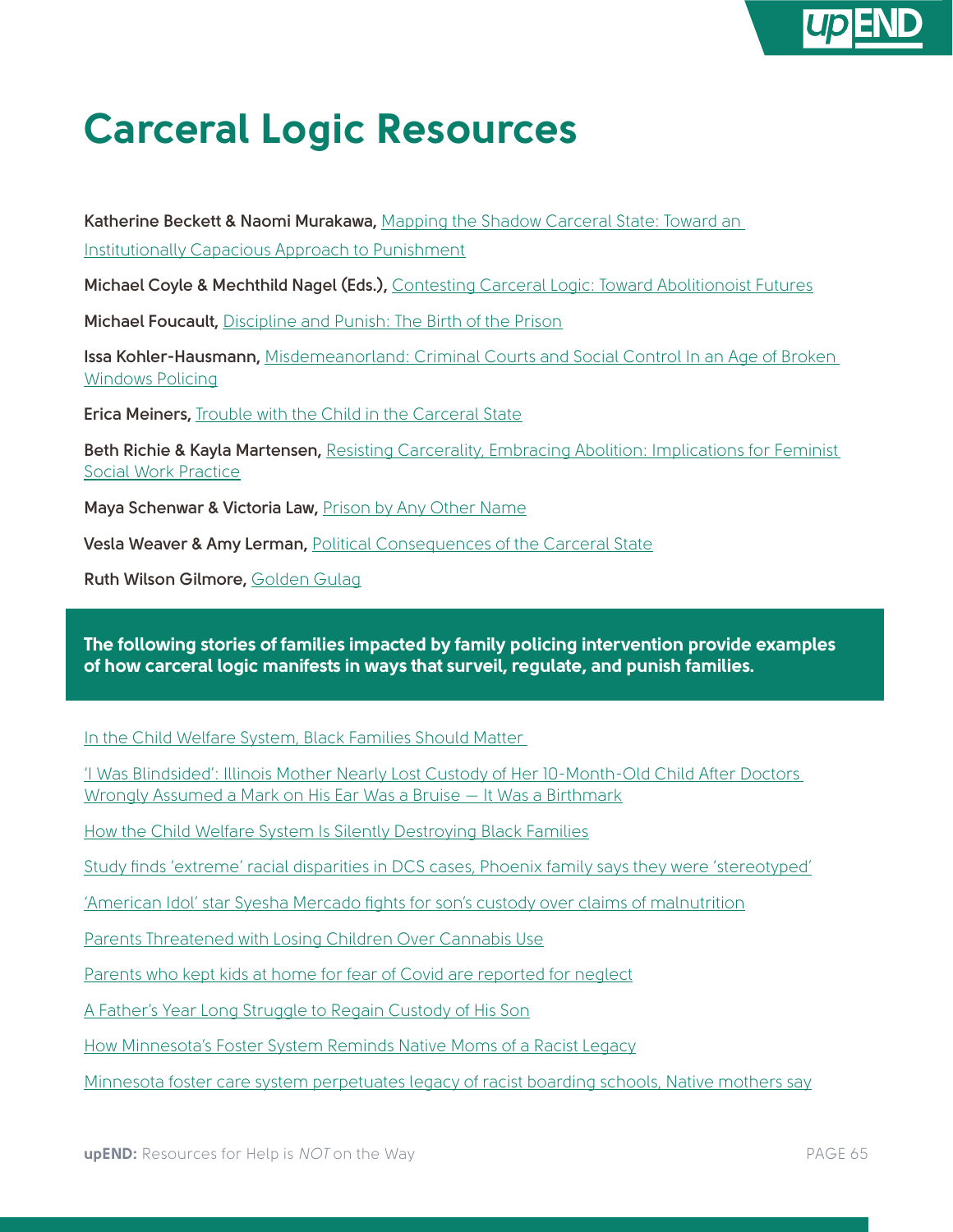

#### **Surveillance Resources**

**J. Khadijah Abdurahman,** Calculating the Souls of Black Folk: Predictive Analytics in the New York City Administration for Children's Services

**Simone Browne,** Dark Matters: On the Surveillance of Blackness

**Moon Kie Jung & João Costa Vargas,** Antiblackness

David Lyon, **Technology vs. 'Terrorism': Circuits of City Surveillance Since September 11th** 

**Gary Marx,** Surveillance and Society

**Sheyla Medina, Katherine Sell, Jane Kavanagh, Cara Curtis, & Joanne Wood,** Tracking Child Abuse and Neglect: The Role of Multiple Data Sources in Improving Child Safety

**Dorothy Roberts,** Shattered Bonds: The Color of Child Welfare

**Zoé Samudzi & William Anderson,** As Black as Resistance: Finding the Conditions for Liberation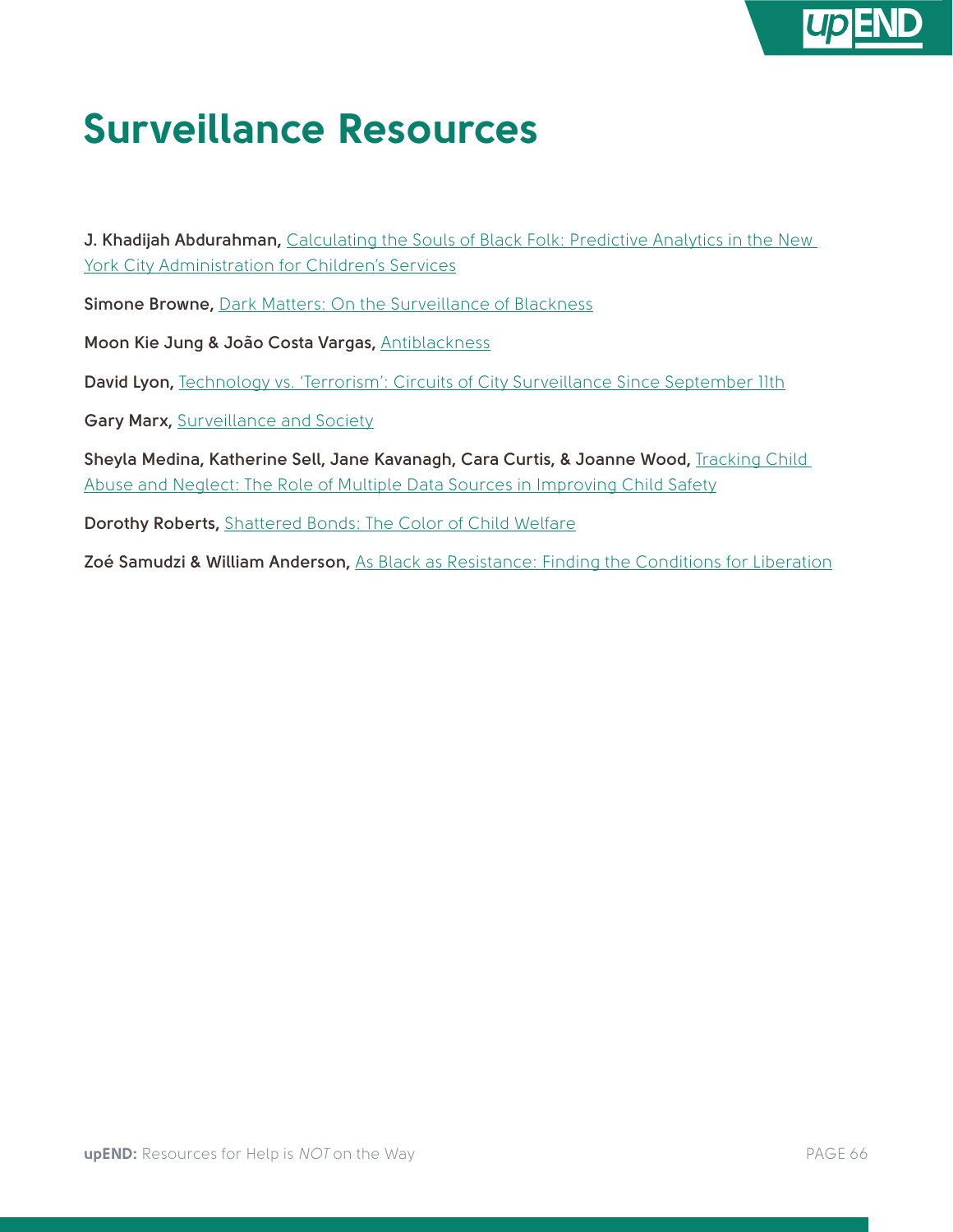

## **Regulation Resources**

**Elizabeth Brico,** How child protective services can skip due process

Marilyn Brown & Barbara Bloom, Colonialism and motherhood: Native Hawaiian families under corrections and child welfare control

**Kelley Fong,** Concealment and constraint: Child protective services fears and poor mothers institutional engagement

**Movement for Family Power,** "Whatever they do, I'm her comfort, I'm her protector." How the foster system has become ground zero for the U.S. drug war

**Emma Peyton Williams,** 'Family Regulation,' not 'Child Welfare': Abolition Starts with Changing Our Language

**Emma Peyton Williams,** Dreaming of Abolitionist Futures, Reconceptualizing Child Welfare: Keeping Kids Safe in the Age of Abolition